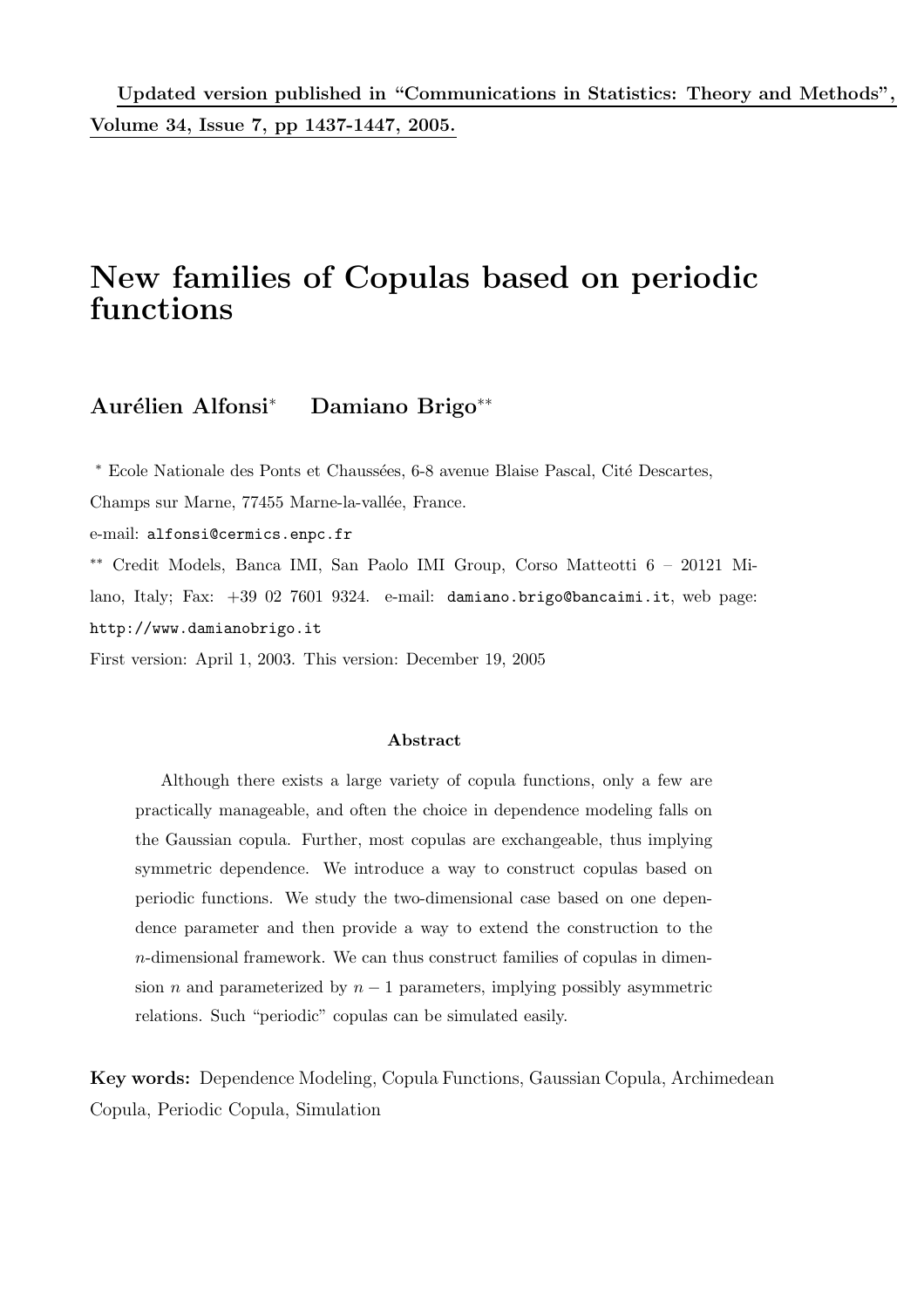### 1 Introduction and Motivation

Consider a random vector  $X = (X_1, ..., X_n)$ , and suppose that we wish to analyze the dependence between its components. The whole information on the distribution of the vector is given by the joint cumulative distribution function of  $X$ . If  $\mathbb P$  denotes the probability measure in our setting, such function in the point  $(x_1, \ldots, x_n)$  is given by  $\mathbb{P}(X_1 \leq x_1, ..., X_n \leq x_n)$ . However, this function mixes information on the dependence between the different components of the vector with information on the distribution of the single components themselves. Copula functions have been introduced in order to allow a separation between the marginal cumulative distribution functions (cdf for short) and the dependence structure. The former concerns single components, taken one at the time, and is given by the cdf's  $F_i(x) :=$  $\mathbb{P}(X_i \leq x), i = 1, \ldots, n$ , which we assume to be continuous. The latter is entirely represented by the copula function we introduce now. It is well known that  $U_1 =$  $F_1(X_1), ..., U_n = F_n(X_n)$  are uniformly distributed random variables on [0, 1]. The joint cumulative distribution function of  $(U_1, ..., U_n)$ , that we denote by

$$
C(u_1, ..., u_n) = \mathbb{P}(U_1 \le u_1, ..., U_n \le u_n),
$$

is called the copula function of  $(X_1, ..., X_n)$  and has the following link with the multivariate cdf:

$$
\mathbb{P}(X_1 \le x_1, ..., X_n \le x_n) = C(\mathbb{P}(X_1 \le x_1), ..., \mathbb{P}(X_n \le x_n)).
$$
\n(1)

One can easily check that a copula has the following properties:

- 1.  $C(u_1, \ldots, u_{i-1}, 0, u_{i+1}, \ldots, u_n) = 0$
- 2.  $C(1, ..., 1, u_k, 1, ..., 1) = u_k$
- 3.  $\partial_{u_1...u_n}C$  is a positive measure in the sense of Schwartz distributions. This means concretely that for any hypercube  $H = [a_1, b_1] \times ... \times [a_n, b_n] \subset [0, 1]^n$ ,

$$
\mathbb{P}[(U_1, ..., U_n) \in H] \ge 0.
$$

When  $n = 2$ , this can be written as

 $C(b_1, b_2) - C(a_1, b_2) - C(b_1, a_2) + C(a_1, a_2) \geq 0.$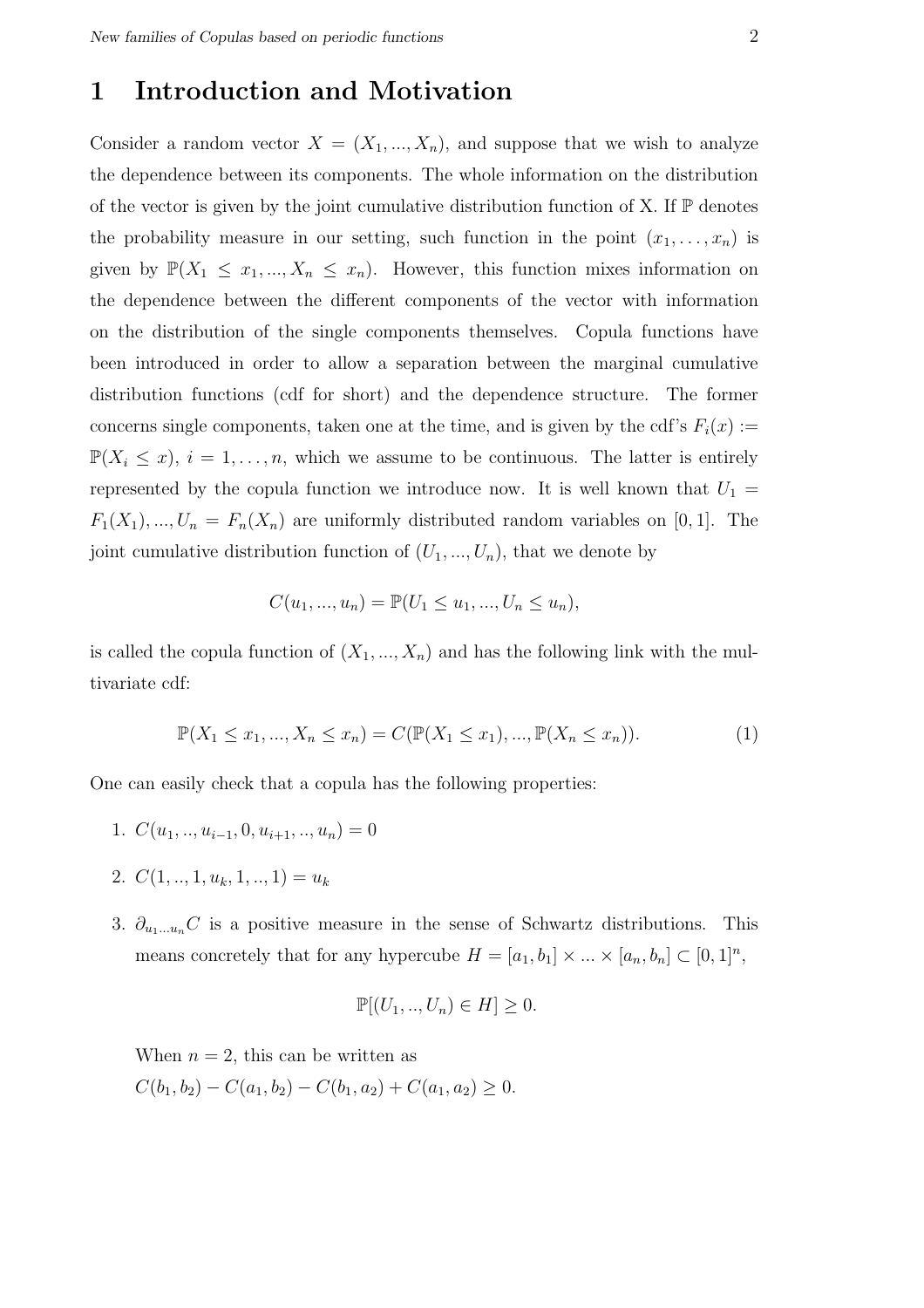Conversely, one can show that any function that satisfies these three conditions can be viewed as the joint cdf of a vector of uniform variables on [0, 1] and is thus a copula. This is known as Sklar's theorem, see for example Joe (1997) or Nelsen (1999).

In the following, the expression "simulating a copula C" will denote the simulation of a random vector of uniform variables  $(U_1, ..., U_n)$  on  $[0, 1]$  whose joint cdf is C.

Among the different ways to define specific copula functions, there are following two. The first one consists in seeking functions  $C$  satisfying the three above properties. Archimedean copulas are an example of this approach. Indeed, Archimedean copulas come from the remark that if  $\varphi$  is a convex decreasing function such that  $\varphi(1) = 0$ , then

$$
C(u_1,..,u_n) = \mathbf{1}_{\{\varphi(u_1)+..+\varphi(u_n)\leq \varphi(0)\}} \varphi^{-1}(\varphi(u_1) + .. + \varphi(u_n))
$$

has the above three properties and is thus a copula. Therefore, by specifying families of decreasing convex functions that vanish in 1 we specify families of copulas (e.g. Gumbel, Joe, Frank...), see Bouyé et al. (2000), Nelsen (1999) and Joe (1997).

The second method consists in working directly with joint cdf's  $F(x_1, ..., x_n)$  and the related marginal cdf's  $F_i$ . The associated copula is then defined as  $F(F_1^{-1}(u_1),...,F_n^{-1}(u_n))$ . Even if this method does not always lead to analytically tractable copulas, it can provide us copulas that are easy to simulate. Indeed, the main example of this kind of construction is the well known fundamental family of Gaussian copulas. A Gaussian copula is defined as the copula of a joint Gaussian random vector X with standard Gaussian marginals and correlation matrix  $\rho$ , and is thus given by  $N_\rho(N^{-1}(u_1),...,N^{-1}(u_n))$  where N is the cdf of a standard normal variable and  $N_\rho$ is the joint cdf of  $X$ . This copula cannot be computed explicitly. The simulation is however straightforward: it is sufficient to consider  $(N(X_1), ..., N(X_n))$  where  $X = (X_1, ..., X_n)$  is a Gaussian vector with correlation  $\rho$  that can be easily simulated by resorting to a standard Gaussian simulator and to a Cholesky decomposition of  $ρ$ . A similar approach leads to Student's copula (see Bouyé et al. (2000). and Genz and Bretz (2002)

A possible major drawback of Archimedean and Gaussian copulas is that they are *n*-exchangeable (*n*-symmetric): if  $\sigma$  is a permutation on  $\{1, ..., n\}$ , we have  $C(u_1, ..., u_n) = C(u_{\sigma(1)}, ..., u_{\sigma(n)})$ . Let us extend this notion by the following definition.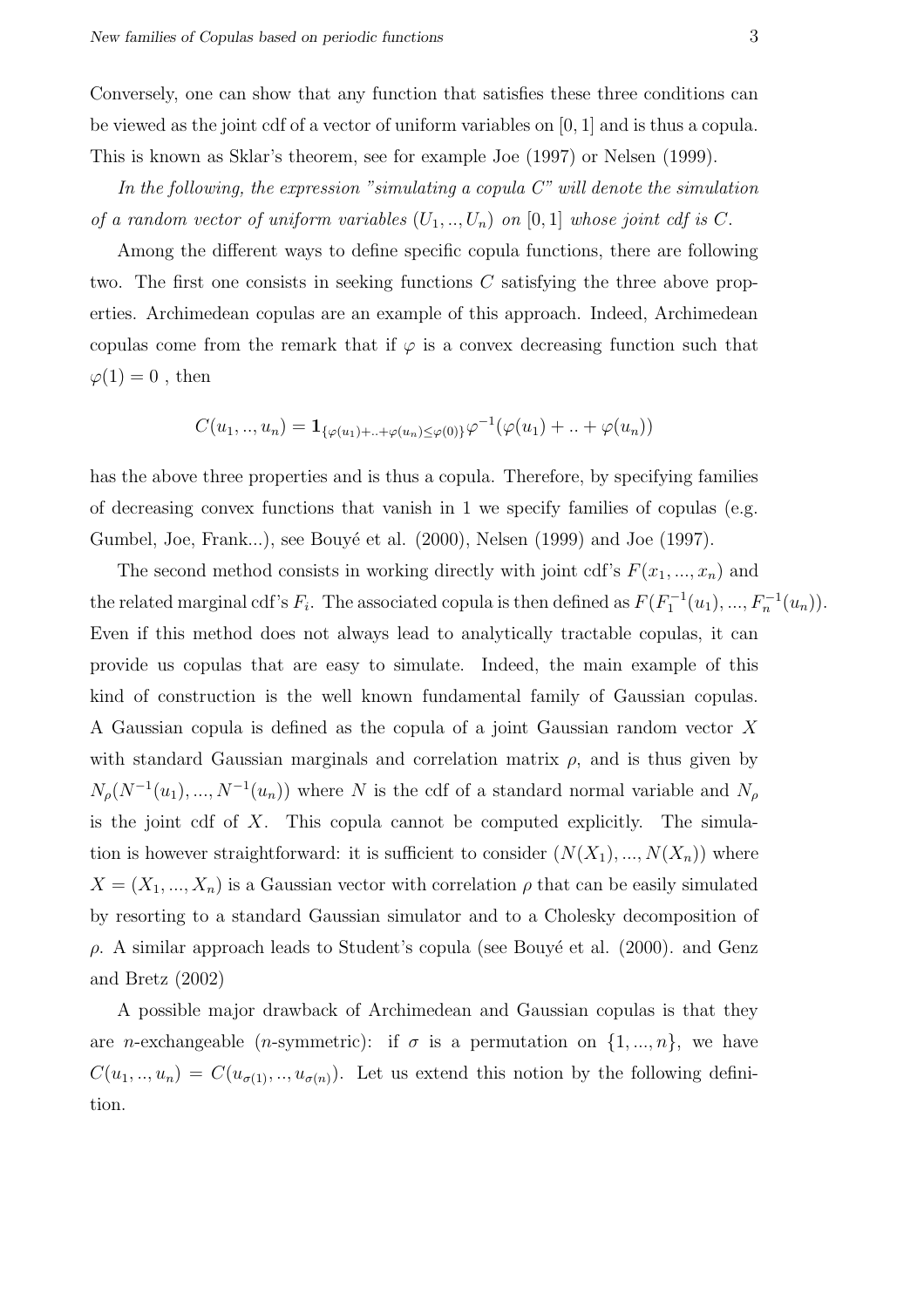**Definition 1.1.** ( $k$ -exchangeability). Let us consider a copula  $C$  that is the cdf of the random vector  $(U_1, ..., U_n)$ . We will say that the copula C is k-exchangeable  $(2 \leq k \leq n)$  if, for any  $1 \leq i_1 < i_2 < ... < i_k \leq n$  and any permutation  $\sigma$  on  $\{1, ..., k\}, (U_{i_1}, ..., U_{i_k})$  and  $(U_{i_{\sigma(1)}}, ..., U_{i_{\sigma(k)}})$  have the same law.

It is clear, with this definition, that a  $k'$ -exchangeable copula is also a  $k$ -exchangeable copula whenever  $k' > k$ . In the two-dimensional case we resort directly to the term "exchangeable" rather than "2-exchangeable". When dealing with defaultable bonds as in Jouanin and al.  $(2001)$ , *n*-exchangeable copulas cannot model situations where the dependence is asymmetric and based on the assets themselves. With 2-echangeable copulas (such as for example Gaussian or Archimedean copulas), we cannot model asymmetric relations featuring a first entity that influences a second one more than the latter influences the former.

In recent years, copula functions have received a great deal of attention, see for example the papers of Genz and Bretz  $(2002)$ , Hürlimann  $(2002, 2003)$ , Juri and Wüthrich  $(2002)$ , Nelsen et al.  $(2001)$ , Wei and Hu  $(2002)$ , and the books of Joe (1997) and Nelsen (1999). For financial and insurance applications, recent applications on copulas include for example Bouyé et al.  $(2000)$ , Cherubini et al.  $(2002)$ , Embrechts et al. (2001), Jouanin et al. (2001), Klugman and Parsa (1999), Prampolini (2003), and Schönbucher and Schubert (2001).

In this paper, we will build new families of copulas based on the first approach, using periodic functions following Alfonsi (2002). We first begin to work in the two-dimensional case, obtaining a one-parameter copula, and then give a way to extend the result to the *n*-dimensional case with  $n > 2$ , getting a family with  $n - 1$ parameters. Finally, we explain how such copulas can be simulated.

# 2 Construction of copulas based on periodic functions

#### 2.1 The construction of families in two dimensions

We begin by defining our new copula functions for bivariate dependence, i.e. for possible dependence structures between two random variables. It is helpful to first recall three particular "limit" copulas. The "middle" one, which is typically denoted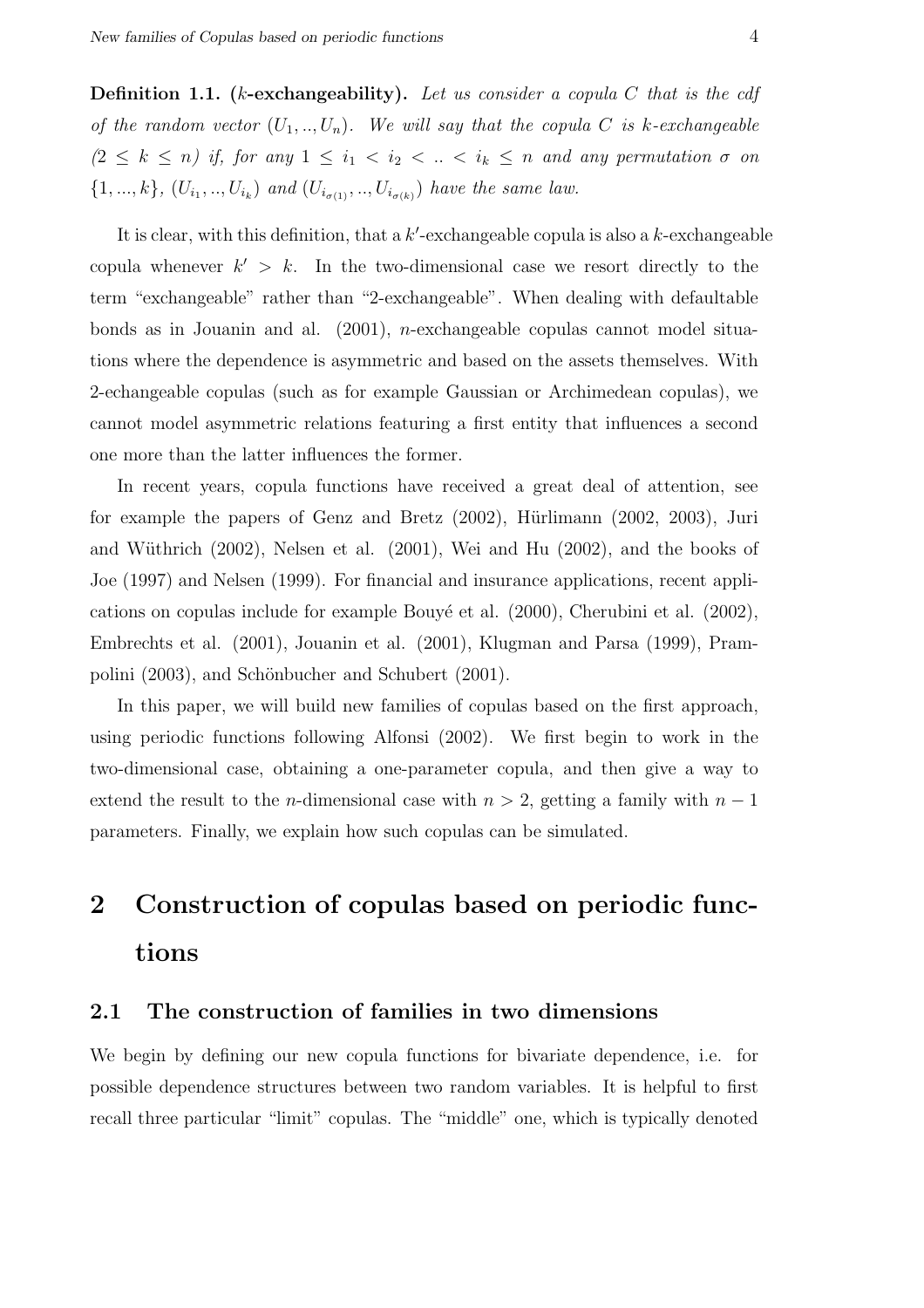by  $C^{\perp}$ , is the copula obtained when  $U_1$  and  $U_2$  are independent uniform variables on  $[0, 1]$ , that is:

$$
C^{\perp}(u_1, u_2) := u_1 u_2.
$$

The two other "limit" copulas, denoted by  $C_F^ \overline{F}$  and  $C_F^+$  $F_F^+$  respectively, are the two Frechet bounds of the convex subset of copulas:

$$
C_F^+(u_1, u_2) = \min(u_1, u_2), \quad C_F^-(u_1, u_2) = (u_1 + u_2 - 1)^+,
$$

where  $x^+$  = max $(x, 0)$  denotes the positive part operator. Naming U a uniform random variable on [0, 1],  $C_F^+$  $_{F}^{+}$  can be obtained as the copula of  $(U, U)$  and corresponds obviously to perfect positive dependence, whereas  $C_F^+$  $\bar{F}$  is obtained as the copula of  $(U, 1-U)$  and describes total negative dependence. Moreover, for any copula C, we have

$$
C_F^-(u_1, u_2) \le C(u_1, u_2) \le C_F^+(u_1, u_2), \ \forall (u_1, u_2) \in [0, 1]^2.
$$

Recall the above characterization of a copula function for the bivariate case: the function C defined on  $[0,1]^2$  is a copula if and only if i)  $C(u_1, 0) = 0$  and  $C(0, u_2) = u_2$ , ii)  $C(u_1, 1) = u_1$  and  $C(1, u_2) = u_2$ , and iii)  $\frac{\partial^2 C}{\partial u_1 \partial v_2}$  $\frac{\partial^2 C}{\partial u_1 \partial u_2}$  is a positive measure in the sense of Schwartz distributions.

We will say in the following that a copula admits a *density* when  $\frac{\partial^2 C}{\partial u \cdot \partial v}$  $\frac{\partial^2 C}{\partial u_1 \partial u_2} = c(u_1, u_2)$ exists in the ordinary sense. In this paper we propose copulas that have a density that can be written in the form

$$
c(u_1, u_2) = \tilde{c}(u_1 + u_2) \quad (\text{resp. } c(u_1, u_2) = \tilde{c}(u_1 - u_2))
$$

for a function  $\tilde{c} : \mathbb{R} \to \mathbb{R}$ . To satisfy properties i), ii) and iii),  $\tilde{c}$  must be nonnegative and verify:

$$
\int_0^{u_1} \int_0^1 \tilde{c}(x_1 \pm x_2) dx_1 dx_2 = u_1, \ \forall u_1 \in [0, 1],
$$

$$
\int_0^1 \int_0^{u_2} \tilde{c}(x_1 \pm x_2) dx_1 dx_2 = u_2, \ \forall u_2 \in [0, 1].
$$

Differentiating with respect to  $u_1$  and  $u_2$  respectively, we obtain

$$
\int_0^1 \tilde{c}(u_1 \pm x_2) dx_2 = 1, \quad \forall u_1 \in [0, 1],
$$

$$
\int_0^1 \tilde{c}(x_1 \pm u_2) dx_1 = 1, \quad \forall u_2 \in [0, 1].
$$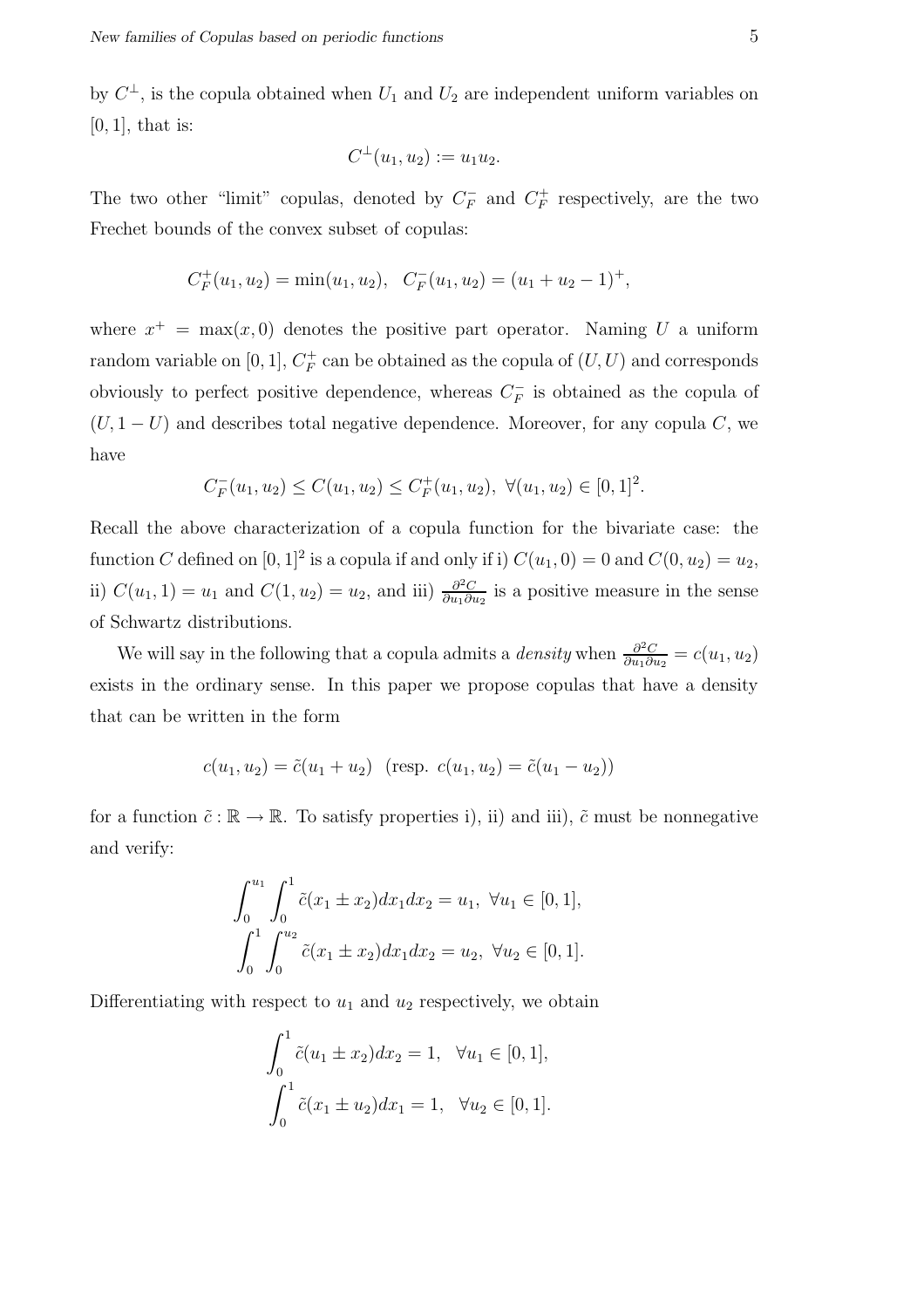Differentiating further the first relation, since  $\int_0^1 \tilde{c}(u_1+x_2)dx_2 = \int_{u_1}^{u_1+1} \tilde{c}(x_2)dx_2$  (resp.  $\int_0^1 \tilde{c}(u_1 - x_2) dx_2 = \int_{u_1-1}^{u_1} \tilde{c}(x_2) dx_2$ , we obtain:

$$
\tilde{c}(u_1 + 1) = \tilde{c}(u_1) \ \forall u_1 \in [0, 1], \ \text{(resp. } \tilde{c}(u_1 - 1) = \tilde{c}(u_1) \ \forall u_1 \in [0, 1]).
$$

Thus, a consequence of requiring  $c(u_1, u_2) := \tilde{c}(u_1 \pm u_2)$  to be the density of a copula is that  $\tilde{c}$  has to be 1-periodic (at least on  $[-1, 2]$ , but its value outside this interval is irrelevant) and that  $\int_0^1 \tilde{c}(u)du = 1$ . Conversely, it is easy to see that if  $\tilde{c}$  is a nonnegative 1-periodic function such that  $\int_0^1 \tilde{c}(u)du = 1$ , then

$$
\widetilde{C}^-(u_1, u_2) := \int_0^{u_1} \int_0^{u_2} \widetilde{c}(x_1 + x_2) dx_1 dx_2 \quad \text{(resp. } \widetilde{C}^+(u_1, u_2) := \int_0^{u_1} \int_0^{u_2} \widetilde{c}(x_1 - x_2) dx_1 dx_2\text{)}
$$

satisfies conditions i), ii) and iii), and so is a copula function that we call, with a slight abuse of language, *periodic copula*. We note here that copulas obtained with these densities form a convex set since a convex combination of 1-periodic nonnegative functions satisfying  $\int_0^1 \tilde{c}(u)du = 1$  is also a 1-periodic nonnegative function with integral 1 on a period. Notice further that the use of the "-" and "+" signs appears to be counterintuitive (one would exchange the above signs), but there is a reason for this that will be clarified later on.

At times, rather than characterizing copulas through their densities, it is preferable to have a direct characterization of the copula itself. To characterize periodic copulas without explicitly referring to their densities, denote by  $\varphi$  the primitive of  $\tilde{c}$ that vanishes at 0, and set  $\Phi(x) := \int_0^x \varphi(u) du$ , so that  $\Phi$  is a double primitive of  $\tilde{c}$ . We can then rewrite the above periodic copula as follows:

$$
\widetilde{C}^{-}(u_1, u_2) = \int_0^{u_1} \int_0^{u_2} \widetilde{c}(x_1 + x_2) dx_1 dx_2 = \Phi(u_1 + u_2) - \Phi(u_1) - \Phi(u_2), \quad (2)
$$
  

$$
\widetilde{C}^{+}(u_1, u_2) = \int_0^{u_1} \int_0^{u_2} \widetilde{c}(x_1 - x_2) dx_1 dx_2 = \Phi(u_1) + \Phi(-u_2) - \Phi(u_1 - u_2)
$$

and we see that the first copula is always exchangeable (symmetric), in that  $\widetilde{C}^-(u_1, u_2)$  =  $\widetilde{C}^-(u_2, u_1)$ , whereas the second one can be non symmetric if  $\Phi$  is not par, i.e. if  $\Phi(-x) \neq \Phi(x)$  for some x. We have thus characterized our periodic copulas in terms of double primitives  $\Phi$  of periodic functions  $\tilde{c}$ .

A first example of such a function which arises naturally is  $\tilde{c}(x) = 1 + \sin(2\pi x + \varphi)$ where  $\varphi$  is a parameter that we can take in [0,  $2\pi$ ). It gives respectively the following families of copulas: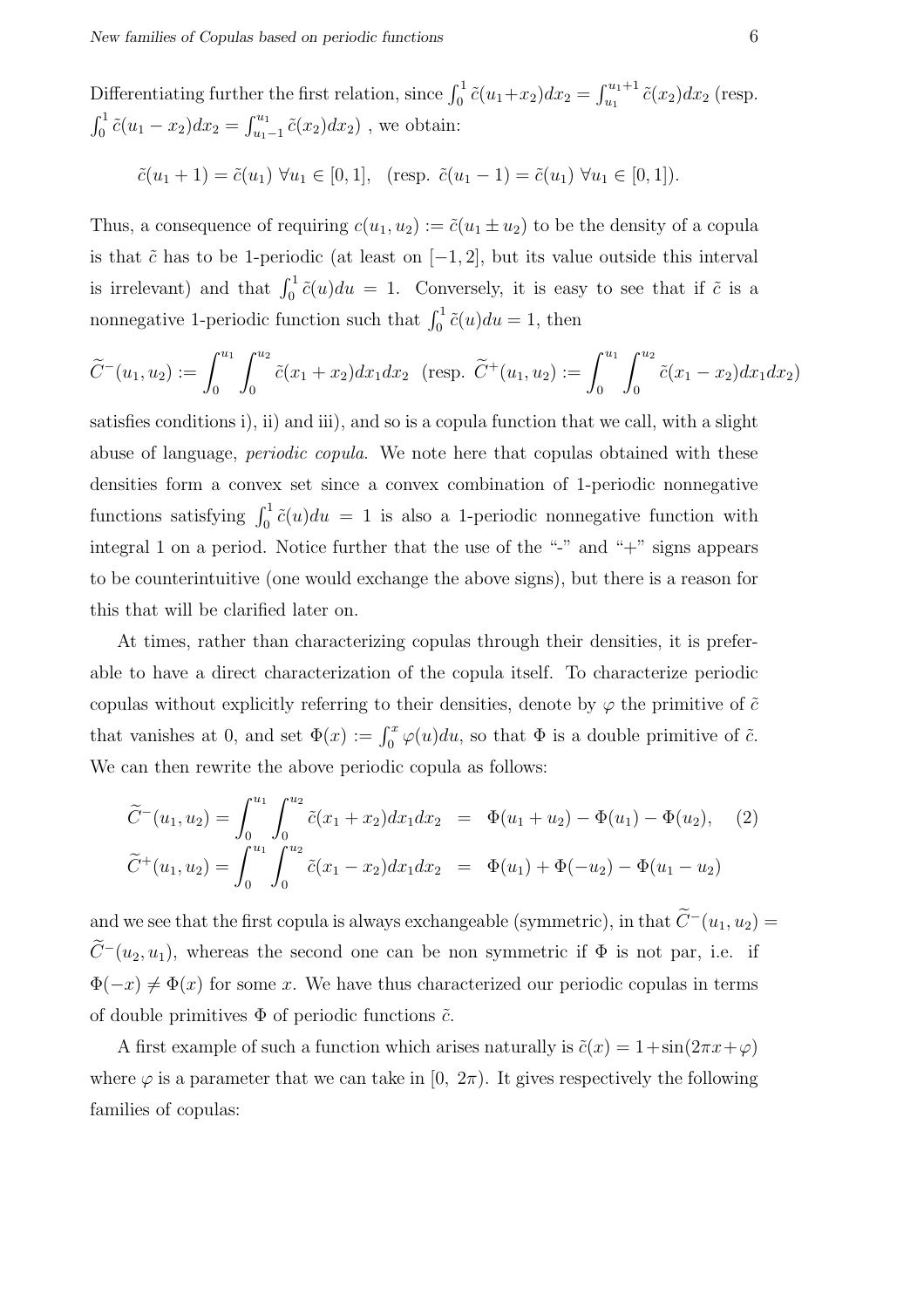- $\tilde{C}^{-}(u_1, u_2) = u_1u_2 + (\sin(2\pi u_1 + \varphi) \sin(\varphi) \sin(2\pi (u_1 + u_2) + \varphi) + \sin(2\pi u_2 + \varphi))$  $\varphi$ ))/ $(2\pi)^2$
- $\widetilde{C}^+(u_1, u_2) = u_1u_2 + (\sin(\varphi) \sin(2\pi u_1 + \varphi) + \sin(2\pi (u_1 u_2) + \varphi) \sin(-2\pi u_2 + \varphi)$  $(\varphi)/(2\pi)^2$ .

These copulas, however, cannot model strong positive or negative dependence, since these copulas cannot approach neither  $C_F^ \overline{F}$  nor  $C_F^+$  $F^+$ . On the contrary, it might be interesting to have a family of copulas which attains the copulas  $C_F^+$  $^+_F$ ,  $C^{\perp}$  and  $C_F^-$ F as limit cases in order to be able to describe a large range of dependence structures. By expressing copulas by means of  $\frac{\partial^2 C}{\partial u \cdot \partial v}$  $\frac{\partial^2 C}{\partial u_1 \partial u_2}$ , attaining  $C_F^+$  $E_F^+, C_F^ \overline{F}$  and  $C^{\perp}$  amounts to attaining

$$
\mu^+ = \delta_{x_1}(dx_2) \otimes dx_1, \quad \mu^- = \delta_{1-x_1}(dx_2) \otimes dx_1, \quad c^{\perp} = 1.
$$

with the copula density. Since  $\frac{\partial^2 C^{\perp}}{\partial u \cdot \partial u}$  $\frac{\partial^2 C^{\perp}}{\partial u_1 \partial u_2}$  exists in the ordinary sense of differentiation, it has a density  $c^{\perp} = 1$  that corresponds to the Lebesgue measure on the square [0, 1]<sup>2</sup>,  $\mu^{\perp} = dx_1 \otimes dx_2$ . Instead,  $\mu^+$  and  $\mu^-$  are to be interpreted in the generalized sense. Moreover,  $\mu^+$  and  $\mu^-$  charge only the diagonals of the square [0, 1]<sup>2</sup>, i.e.  $\Delta$ <sup>+</sup> = {(x, x), x ∈ [0, 1]} and  $\Delta$ <sup>-</sup> = {(x, 1 − x), x ∈ [0, 1]} respectively. The idea is then to find a family of periodic functions  $\tilde{c}_{\gamma}$  indexed by a parameter  $\gamma$  and such that the density  $\tilde{c}_{\gamma}(x_1 - x_2)$  (resp.  $\tilde{c}_{\gamma}(x_1 + x_2)$ ) concentrates on  $\Delta^+$  (resp.  $\Delta^-$ ) for some values of  $\gamma$ . Thus, if we define the piecewise 1-periodic function  $\tilde{c}_{\gamma}$  for  $0 < \gamma \leq \frac{1}{2}$  $rac{1}{2}$  by

$$
\tilde{c}_{\gamma}(x) := \frac{1}{2\gamma} \left( \mathbf{1}_{[0, \gamma]}(x) + \mathbf{1}_{(1-\gamma, 1)}(x) \right) \text{ for } x \in [0, 1), \tag{3}
$$

we see that the family of densities defined as  $c^+_{\gamma}(x_1, x_2) := \tilde{c}_{\gamma}(x_1 - x_2)$  verifies:

$$
c_{1/2}^+ = c^{\perp}, c_{\gamma}^+(x_1, x_2) dx_1 dx_2 \xrightarrow[\gamma \to 0]{} \mu^+
$$

 $\stackrel{\mathcal{D}}{\rightarrow}$  denoting convergence in distribution. The corresponding convergence in law for random variables is denoted by  $\mathcal{L}$ . To calculate the associated copula  $C^+_\gamma := \tilde{C}^+$ , it is best to try a drawing and see that its value in  $(u_1, u_2)$  is the area in the intersection of the rectangle delimited by  $(0,0)$  and  $(u_1, u_2)$  with  $\{(x_1, x_2) \in [0,1]^2, -\gamma \leq x_1 - x_2 \leq \gamma\}$ or  $x_1 - x_2 \leq \gamma - 1$  or  $x_1 - x_2 \geq 1 - \gamma$ . We obtain, for  $u_1 \leq u_2$  which is not restrictive since  $C^+_{\gamma}(u_1, u_2) = C^+_{\gamma}(u_2, u_1)$ ,

$$
C_{\gamma}^{+}(u_{1}, u_{2}) = \frac{1}{2\gamma} [u_{1}u_{2} + \frac{1}{2} [-(u_{2} - u_{1} - \gamma)^{+} + (u_{2} - \gamma)^{+}) (\min(u_{1}, u_{2} - \gamma))^{+} - ((u_{1} - \gamma)^{+})^{2} + ((u_{2} - 1 + \gamma)^{+} + (u_{2} - 1 + \gamma - u_{1})^{+}) \cdot (\min(u_{1}, u_{2} - 1 + \gamma))^{+} + ((u_{1} - 1 + \gamma)^{+})^{2}]] \tag{4}
$$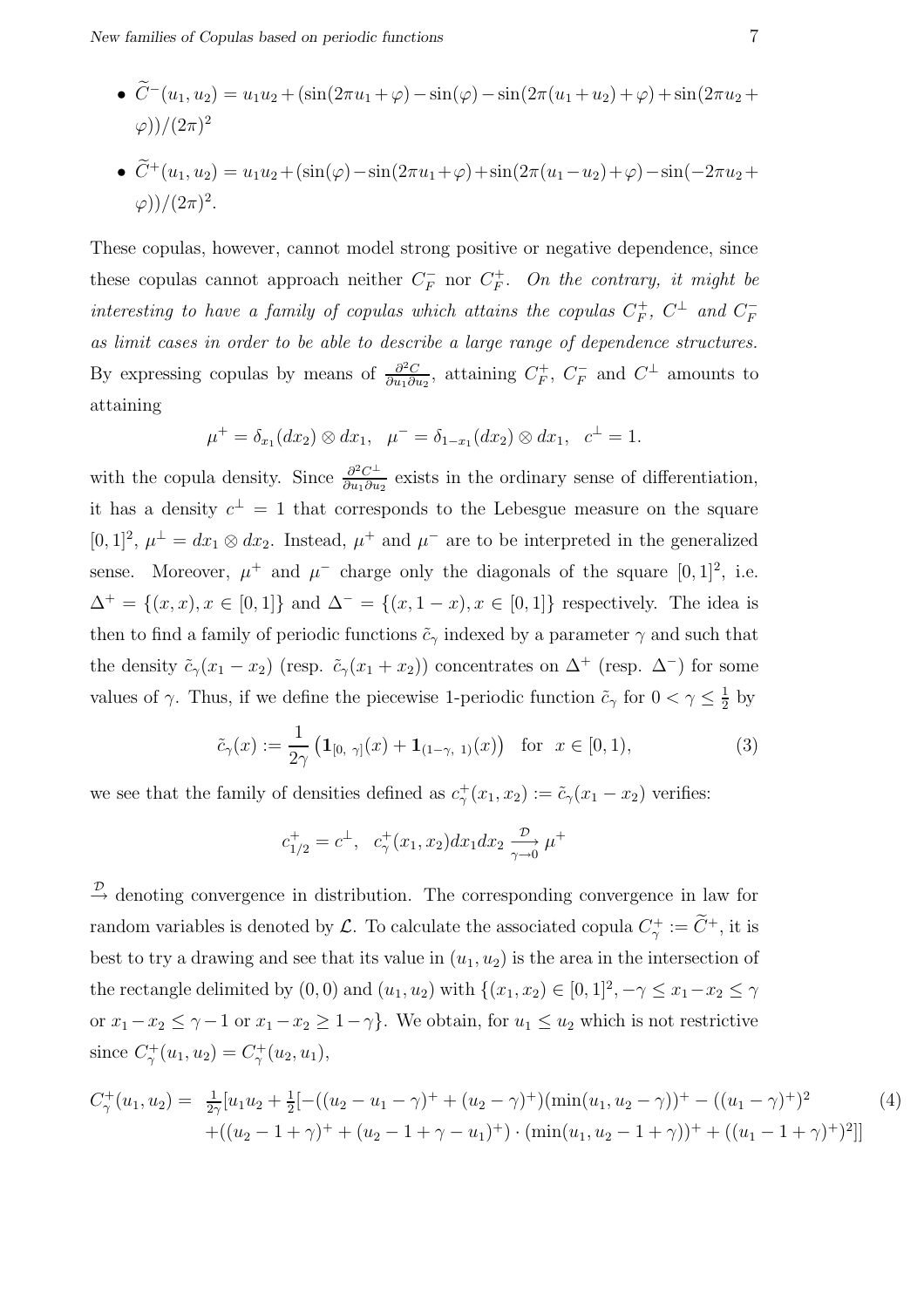In order to obtain a family that reaches  $C_F^ \overline{F}$  instead, we use the other family, precisely  $c_{\gamma}^-(x_1, x_2) = \tilde{c}_{\gamma}(x_1 + x_2)$ . We obtain

$$
c_{1/2}^- = c^{\perp}, c_{\gamma}^-(x_1, x_2) dx_1 dx_2 \xrightarrow[\gamma \to 0]{} \mu^-.
$$

Fortunately, a simple geometric remark links the related copula  $C_{\gamma}^-$  to  $C_{\gamma}^+$ , thus avoiding a new calculation:

$$
C_{\gamma}^{-}(u_1, u_2) = u_2 - C_{\gamma}^{+}(1 - u_1, u_2)
$$
\n
$$
(5)
$$

Thus, with this method, we have obtained a family of copula quite "exhaustive" going from  $C_F^ \frac{r}{F}$  to  $C_F^+$  $\mathcal{F}_F^+$  and taking the in-between value  $C^{\perp}$ . Incidentally, we see now why we chose to name  $\widetilde{C}^+$  the copula coming from  $\widetilde{c}(x_1 - x_2)$  and  $\widetilde{C}^-$  the copula coming from  $\tilde{c}(x_1 + x_2)$ : this is done because in our case the former attains  $C_F^+$  $F$ <sup>+</sup> and the latter  $C_F^ \frac{1}{F}$ .

At times it can be handy to have a single number measuring some stylized aspects of a given copula. The Spearman's rho is such a number and is a well known measure of concordance, see for example Embrechts et al. (2001). When defined in terms of copula functions, it is given by the following integral in the copula density  $c: \rho :=$  $12 \int_0^1 \int_0^1 u_1 u_2 c(u_1, u_2) du_1 du_2 - 3$ . We obtain for the  $C_\gamma^+$  and  $C_\gamma^-$  copulas respectively,

$$
\rho_{\gamma}^{+} = (2\gamma - 1)(\gamma - 1), \ \ \rho_{\gamma}^{-} = (1 - 2\gamma)(\gamma - 1).
$$

An interesting remark concerns the construction of non-exchangeable (non-symmetric) copulas  $(C(u_1, u_2) \neq C(u_2, u_1))$  through this method. This can be relevant for example in credit risk when modelling the default dependence between two firms with asymmetric relations. One may have a first firm depending more on a second one than the latter depends on the former. This could be the case of a little firm that provides goods to a large one. A default of the large company could induce a dramatic effect on the smaller one, whereas a default of the small firm could have little relevance to the large one. Notice that, in this respect, Archimedean and Gaussian copulas only provide symmetric relations between the two firms defaults.

In order to provide an example of non-exchangeable copula obtained from our family, we see from (2) that our only chance is to select a periodic function  $\tilde{c}$  whose double primitive  $\Phi$  is not par and then take the related  $\widetilde{C}^+$ . The simplest such function is  $\tilde{c} := \bar{c}_{\gamma}$  defined, for  $\gamma \in [0, 1]$ , as

$$
\bar{c}_{\gamma}(x) := (1/\gamma) \mathbf{1}_{[0,\gamma]}(x), \text{ for } x \in [0,1). \tag{6}
$$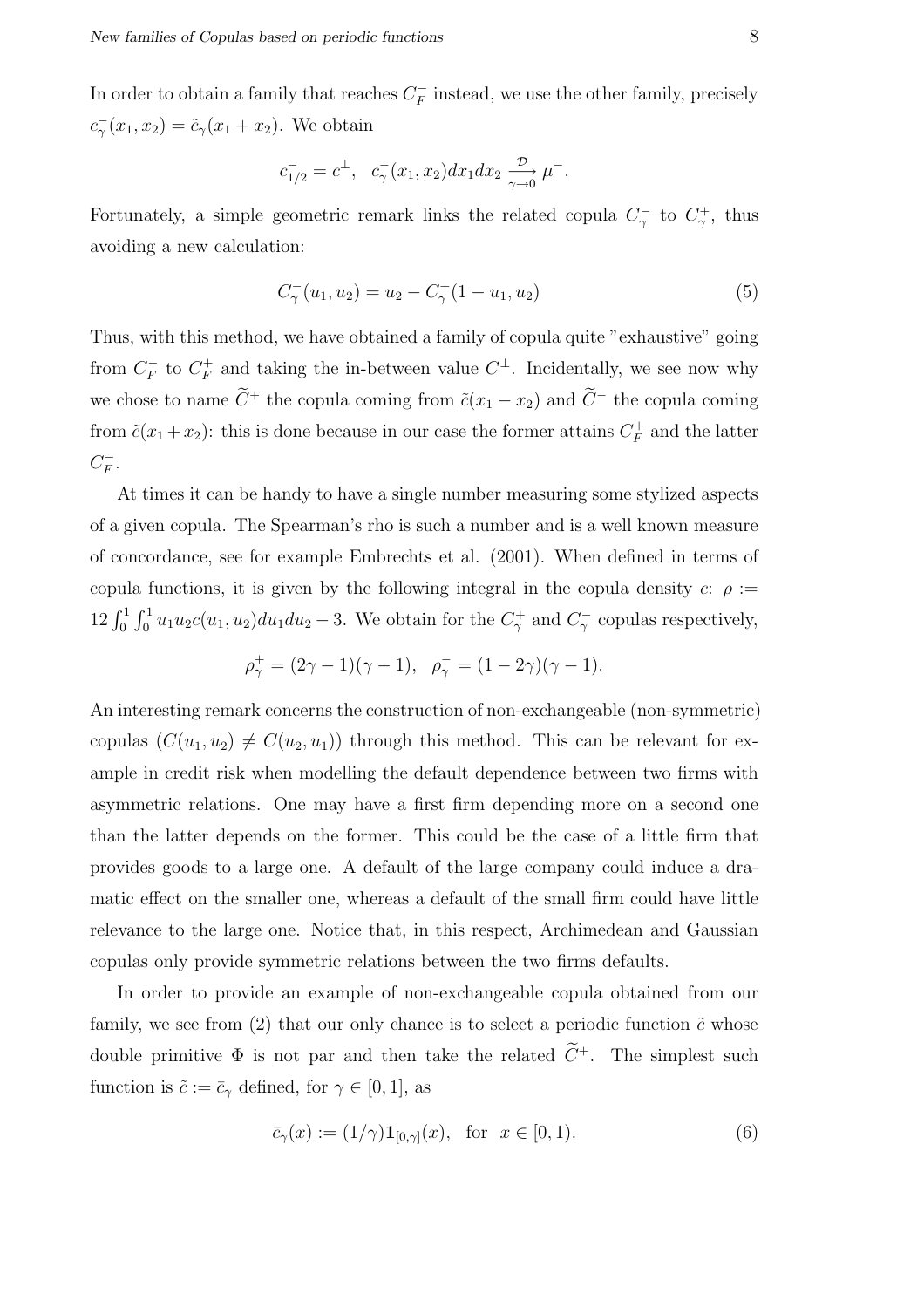We have then  $\bar{c}_{\gamma}(x) = \tilde{c}_{\frac{\gamma}{2}}(x - \frac{\gamma}{2})$  $\tilde{C}_2^+$ ). Thus, we obtain the following copula  $\bar{C}_\gamma^+ := \tilde{C}^+$ associated with the density  $\tilde{c}(x_1 - x_2) := \bar{c}_\gamma(x_1 - x_2)$ :

$$
\begin{split}\n\bar{C}_{\gamma}^{+}(u_{1}, u_{2}) &= \int_{0}^{u_{1}} \int_{0}^{u_{2}} \bar{c}_{\gamma}(x_{1} - x_{2}) dx_{1} dx_{2} = \int_{0}^{u_{1}} \int_{0}^{u_{2}} \tilde{c}_{\gamma/2}(x_{1} - x_{2} - \gamma/2) dx_{1} dx_{2} \\
&= \int_{0}^{u_{1}} \int_{\frac{\gamma}{2}}^{u_{2} + \gamma/2} \tilde{c}_{\gamma/2}(x_{1} - x_{2}) dx_{1} dx_{2} \\
&= C_{\gamma/2}^{+}(u_{1}, \min(u_{2} + \gamma/2, 1)) - C_{\gamma/2}^{+}(u_{1}, \gamma/2) + C_{\gamma/2}^{+}(u_{1}, (u_{2} + \gamma/2 - 1)^{+})\n\end{split}
$$

With this asymmetric periodic copula we still have good asymptotic properties, in that  $\bar{C}_1^+ = C^{\perp}$  and  $\bar{C}_{\gamma}^+ \to C_F^+$  when  $\gamma \to 0$ . Calculating the Spearman's rho, we find again  $\rho(\bar{C}_{\gamma}^+) = (2\gamma - 1)(\gamma - 1)$  for  $\gamma \in [0, 1]$ . Somehow surprisingly,  $\rho(\bar{C}_{\gamma}^+)$ takes negative value between  $\gamma = 1/2$  and  $\gamma = 1$ , and vanishes at 1/2 for a copula different from  $C^{\perp}$ . To obtain a (symmetric) family that reaches  $C_F^-$  we need consider  $\bar{C}_{\gamma}^{-}(u_1, u_2) := \int_0^{u_1} \int_0^{u_2} \bar{c}_{\gamma}(x_1 + x_2) dx_1 dx_2$ . We get

$$
\bar{C}_{\gamma}^{-}(u_1, u_2) = C_{\gamma/2}^{-}(u_1, (u_2 - \gamma/2)^{+}) + C_{\gamma/2}^{-}(u_1, 1 - (\gamma/2 - u_2)^{+}) - C_{\gamma/2}^{-}(u_1, 1 - \gamma/2)
$$

and can show, with a trivial change of variable, that  $\rho(\bar{C}_{\gamma}^-) = -\rho(\bar{C}_{\gamma}^+) = -(2\gamma 1)(\gamma - 1)$ . Thus, if we wish to describe a negative asymmetric dependence, it is best to use  $C_{\gamma}^{+}$  with  $1/2 < \gamma < 1$ . However, we point out that we cannot describe negative dependence with an asymmetric copula attaining  $C_F^+$  $_{F}^{-}.$ 

Another interesting synthetic quantity concerning copulas is the upper-tail dependence. This indicator is defined as

$$
\lambda := \lim_{u \to 0} \frac{1}{u} \int_{1-u}^{1} \int_{1-u}^{1} c(x_1, x_2) dx_1 dx_2
$$

when the copula has a density  $c$ . Let us consider the general periodic case, where as before  $\tilde{c}$  is a nonnegative 1-periodic function such that  $\int_0^1 \tilde{c}(u)du = 1$ , and  $\varphi$  is its primitive that vanishes at 0. Using the periodicity, we have  $\frac{1}{u}$  $\frac{1}{u} \int_{1-u}^{1} \int_{1-u}^{1} c(x_1 +$  $(x_2)dx_1dx_2=\frac{1}{u}$  $\frac{1}{u} \int_{-u}^{0} \int_{-u}^{0} c(x_1 \pm x_2) dx_1 dx_2 = \frac{1}{u}$  $\frac{1}{u} \int_{-u}^{0} \pm (\varphi(x_1) - \varphi(x_1 \mp u)) dx_1 \underset{u \to 0}{\to} 0$  since  $\lim_{u\to 0} \frac{1}{u}$  $\frac{1}{u} \int_{-u}^{0} \varphi(x_1) dx_1 = \lim_{u \to 0} \frac{1}{u}$  $\frac{1}{u}\int_0^u \varphi(x_1)dx_1 = \varphi(0) = 0$ . Thus, periodic copulas have no upper-tail dependence. However, if one wishes to obtain a copula with an upper-tail dependence equal to  $\lambda > 0$ , it is still possible to consider the convex combination  $(1 - \lambda)C + \lambda C_F^+$  where C is a preferred periodic copula. This convex combination can be simulated easily when one knows how to simulate the basic  $C$ , as we do for the periodic copulas (with invertible  $\varphi$ , i.e. with a strictly positive periodic function  $\tilde{c}$ ) we introduced here.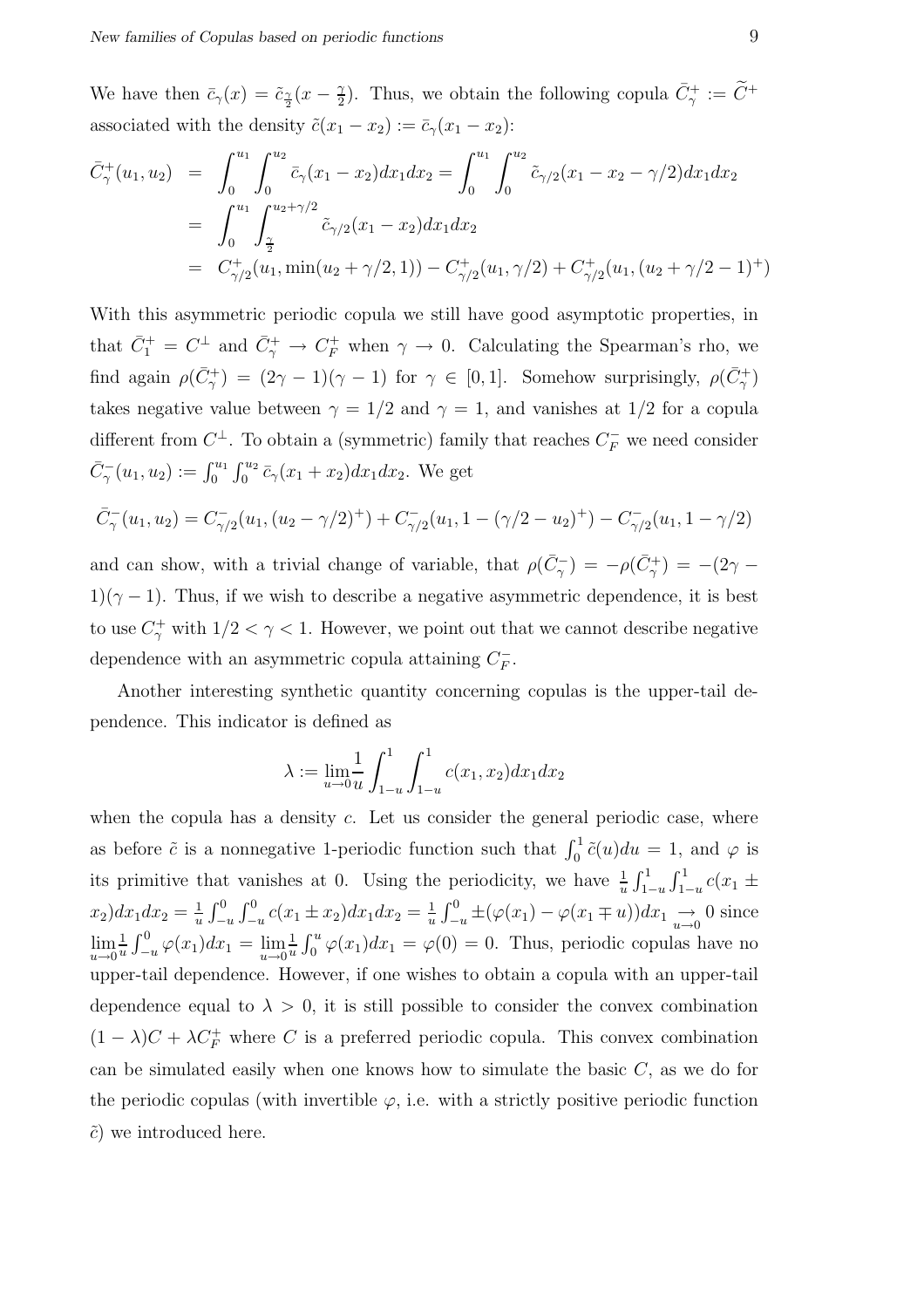### 2.2 A smooth family that reaches  $C_F^+, \, C^\perp$  and  $C_F^+$

A drawback of the families  $C_{\gamma}^{+}$  and  $C_{\gamma}^{-}$  is that these copulas are constant on some intervals and comes from the 0-1 nature of the density, and more precisely from the existence of a domain (with positive measure) where the density vanishes. This causes problems, especially when in need of simulating the copula. In order to avoid this drawback, the idea is then to replace  $\gamma$  with a random variable  $\Gamma$  and then take the expectation of  $\tilde{c}_{\Gamma}$ , using the convexity of the subset of the periodic copulas. Indeed, if  $\Gamma \sim p$  where p is the density of a probability measure on [0, 1/2] such that  $p(\gamma) > 0 \,\forall \gamma$ , then  $\hat{c}_p(x) := E[\tilde{c}_\Gamma(x)] = \int_0^{\frac{1}{2}} \tilde{c}_\gamma(x) p(\gamma) d\gamma$  is a positive 1-periodic function. Thus, if we have a family of random variables  $(\Gamma_{\alpha})_{\alpha \geq 0}$  concentrated on  $[0, 1/2]$  with densities  $\{p_{\alpha}, \alpha \in]0, +\infty[\}$  on  $[0, 1/2]$  and such that  $\Gamma_{\alpha} \xrightarrow[\alpha \to 0]{} 1/2$  and  $\Gamma_{\alpha} \xrightarrow[\alpha \to \infty]{} 0$ , we can define

$$
\widehat{C}_{\alpha}^{+} := E[C_{\Gamma_{\alpha}}^{+}] = \int_{0}^{\frac{1}{2}} C_{\gamma}^{+} p_{\alpha}(\gamma) d\gamma, \quad \widehat{C}_{\alpha}^{-} := E[C_{\Gamma_{\alpha}}^{-}] = \int_{0}^{\frac{1}{2}} C_{\gamma}^{-} p_{\alpha}(\gamma) d\gamma \tag{7}
$$

(that correspond respectively to the periodic densities  $\tilde{c}(x_1 - x_2) = \hat{c}_{p_\alpha}(x_1 - x_2)$  and  $\tilde{c}(x_1+x_2)=\widehat{c}_{p_\alpha}(x_1+x_2)$ ). We have obtained a family of copulas with good asymptotic properties, in that

$$
\widehat{C}_{\alpha}^+ \underset{\alpha \to 0}{\to} C^{\perp}, \quad \widehat{C}_{\alpha}^+ \underset{\alpha \to +\infty}{\to} C_F^+, \quad \widehat{C}_{\alpha}^- \underset{\alpha \to 0}{\to} C^{\perp}, \quad \text{and} \quad \widehat{C}_{\alpha}^- \underset{\alpha \to +\infty}{\to} C_F^-.
$$

We can build easily a random variable with suitable density on  $[0, \frac{1}{2}]$  $\frac{1}{2}$  by transforming a uniform variable U on [0,1] according to a homeomorphism. Indeed, consider  $\Gamma_{\alpha}$  := 1  $\frac{1}{2}U^{\alpha}$ ,  $\alpha \in ]0, +\infty[$ , so that we get a family of densities  $p_{\alpha}$  on  $[0, \frac{1}{2}]$  $\frac{1}{2}$  that feature the desired asymptotic properties in 0 and  $+\infty$  and are immediately computed:

$$
p_{\alpha}(u) = (2^{\frac{1}{\alpha}}/\alpha)u^{\frac{1-\alpha}{\alpha}}.
$$

The calculation of  $C_{\alpha}^{+}$  does not present difficulties either. We first calculate the periodic function  $\widehat{c}_{\alpha} := \widehat{c}_{p_{\alpha}}$ , obtaining

$$
\begin{array}{rcl}\n\widehat{c}_{\alpha}(x) & = & \frac{1}{1-\alpha} [1 - (2x)^{\frac{1-\alpha}{\alpha}}], \ \alpha \neq 1 \\
\widehat{c}_1(x) & = & -\ln(2x)\n\end{array}
$$

for  $0 \le x \le 1/2$ , and  $\hat{c}_{\alpha}(x) = \hat{c}_{\alpha}(1-x)$  for  $1/2 \le x \le 1$ , since the same property holds for the basic  $\tilde{c}_{\gamma}$ 's. Let us compute the primitive  $\psi^{\alpha}$  of  $\widehat{c}_{\alpha}$  that vanishes at  $x = 0$ . We obtain, for  $0 \leq x \leq 1/2$ :

$$
\psi_{\alpha}(x) = \frac{1}{2(1-\alpha)} [2x - \alpha(2x)^{\frac{1}{\alpha}}], \ \alpha \neq 1, \quad \psi_1(x) = x - x \ln(2x).
$$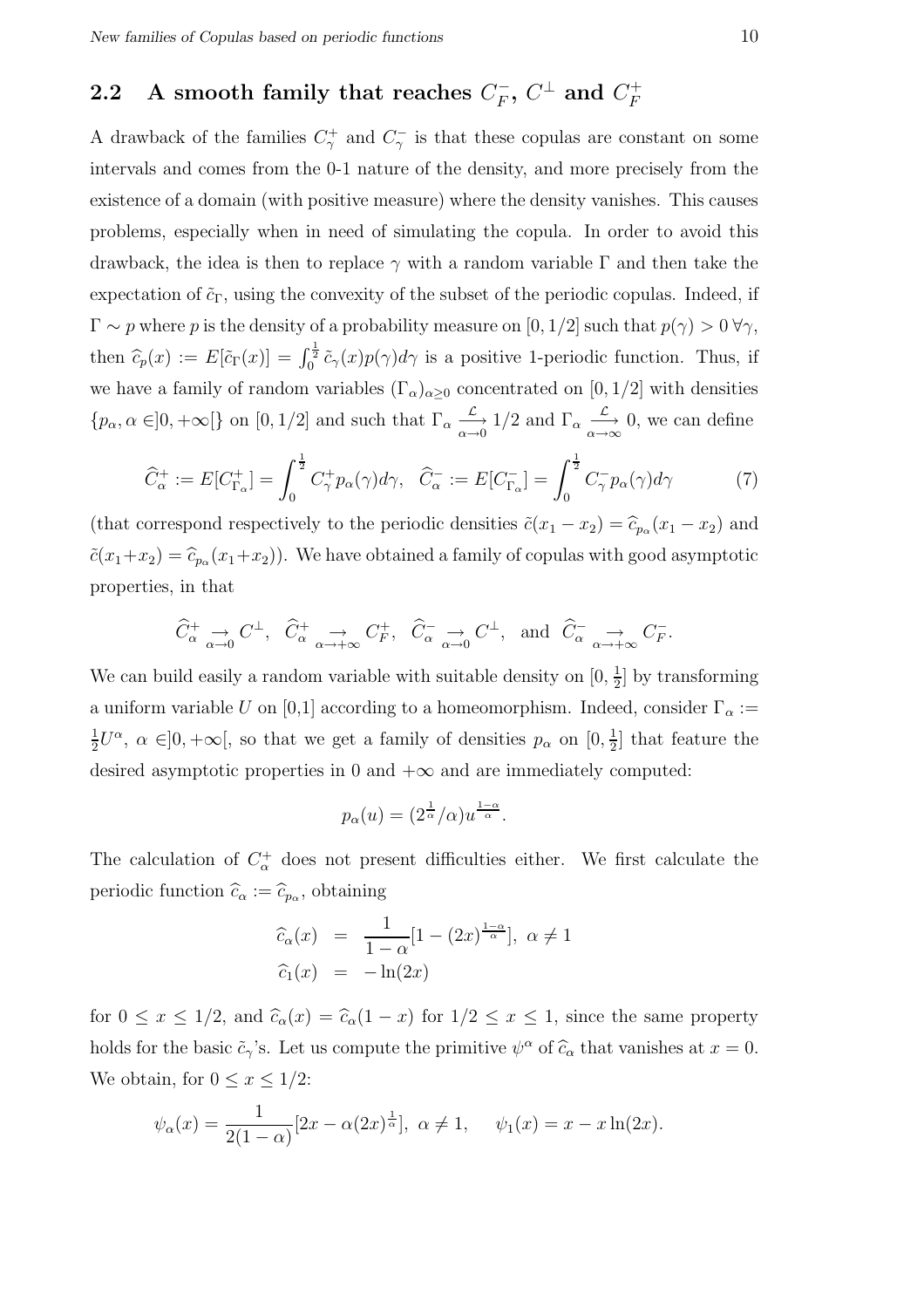Using the symmetry property  $\widehat{c}_{\alpha}(x) = \widehat{c}_{\alpha}(1-x)$  we obtain, for  $1/2 \leq x \leq 1$ ,  $\psi_{\alpha}(x) =$  $\psi_{\alpha}(1/2) + (\psi_{\alpha}(1/2) - \psi_{\alpha}(1-x)) = 1 - \psi_{\alpha}(1-x)$ , since  $\psi_{\alpha}(1/2) = 1/2$ . Instead, for  $x \in [-1, 0]$  we use the periodicity of  $\hat{c}$  to get  $\psi_{\alpha}(x) = -\psi_{\alpha}(-x)$ . To proceed further, we need to know also the primitive  $\Psi_{\alpha}$  of  $\psi_{\alpha}$ , i.e. the double primitive of  $\widehat{c}_{\alpha}$ . We find, for  $x \in [0, \frac{1}{2}]$  $\frac{1}{2}$ :

$$
\Psi_{\alpha}(x) = \frac{1}{2(1-\alpha)} [x^2 - \frac{\alpha^2}{\alpha+1} 2^{\frac{1}{\alpha}} x^{\frac{1+\alpha}{\alpha}}], \ \alpha \neq 1, \qquad \Psi_1(x) = \frac{3}{4} x^2 - \frac{x^2}{2} \ln(2x),
$$

and, for  $x \in \left[\frac{1}{2}\right]$  $\frac{1}{2}$ , 1]:

$$
\Psi_{\alpha}(x) = x - \frac{1}{2} + \Psi_{\alpha}(1 - x),
$$

and finally  $\Psi_{\alpha}(x) = \Psi_{\alpha}(-x)$  for  $x \in [-1,0]$ , since  $\psi_{\alpha}$  is an odd function. We are now able to calculate  $\hat{C}_{\alpha}^+(u_1, u_2) = \int_0^{u_2} \int_0^{u_1} \hat{c}_{\alpha}(x_1 - x_2) dx_1 dx_2 = \int_0^{u_2} (\psi_{\alpha}(u_1 - x_2) \psi_{\alpha}(-x_2))dx_2 = \int_0^{u_2} (\psi_{\alpha}(u_1 - x_2) + \psi_{\alpha}(x_2))dx_2$  and so we get, in agreement with our earlier general result (2):

$$
\widehat{C}_{\alpha}^{+}(u_1, u_2) = \Psi_{\alpha}(u_1) + \Psi_{\alpha}(u_2) - \Psi_{\alpha}(u_1 - u_2). \tag{8}
$$

The copula  $\hat{C}_{\alpha}^-$  can then be calculated easily, since  $C_{\gamma}^-(u_1, u_2) = u_2 - C_{\gamma}^+(1 - u_1, u_2)$ and therefore  $\hat{C}_{\alpha}^{-}(u_1, u_2) = \int_0^{\frac{1}{2}} (u_2 - C_{\gamma}^{-}(1 - u_1, u_2)) p_{\alpha}(\gamma) d\gamma = u_2 - \hat{C}_{\alpha}^{+}(1 - u_1, u_2)$ . We can also easily calculate the Spearman's rho of  $\widehat{C}_{\alpha}^+$ , since  $\rho(\widehat{C}_{\alpha}^+) = \int_0^{1/2} (2\gamma - 1)(\gamma 1)2^{1/\alpha}\gamma^{(1-\alpha)/\alpha}/\alpha d\gamma$  so that

$$
\rho(\widehat{C}_{\alpha}^{+}) = 1 - \frac{3}{2(1+\alpha)} + \frac{1}{2(1+2\alpha)}
$$

and we have  $\rho(\overline{C_{\alpha}}) = -\rho(\overline{C_{\alpha}})$  (this is a general relation between the rho of the periodic copulas with density  $\tilde{c}(x_1 + x_2)$  and  $\tilde{c}(x_1 - x_2)$ ). We can sum up in Table 1 the values for which a limit copula is reached. The families built previously are

| $\alpha$                                       | $C_F^-$ | $C^\perp$     | $C_F^+$  |
|------------------------------------------------|---------|---------------|----------|
| $C^+_\alpha$                                   |         | $\frac{1}{2}$ | 0        |
|                                                | 0       | $\frac{1}{2}$ |          |
| $C_{\alpha}^{-}$<br>$\widehat{C}_{\alpha}^{+}$ |         | 0             | $\infty$ |
| $\widehat{C}_\alpha^-$                         |         | 0             |          |

Table 1: Limit copulas for the parameterization  $C_{\alpha}$  and  $\widehat{C}_{\alpha}$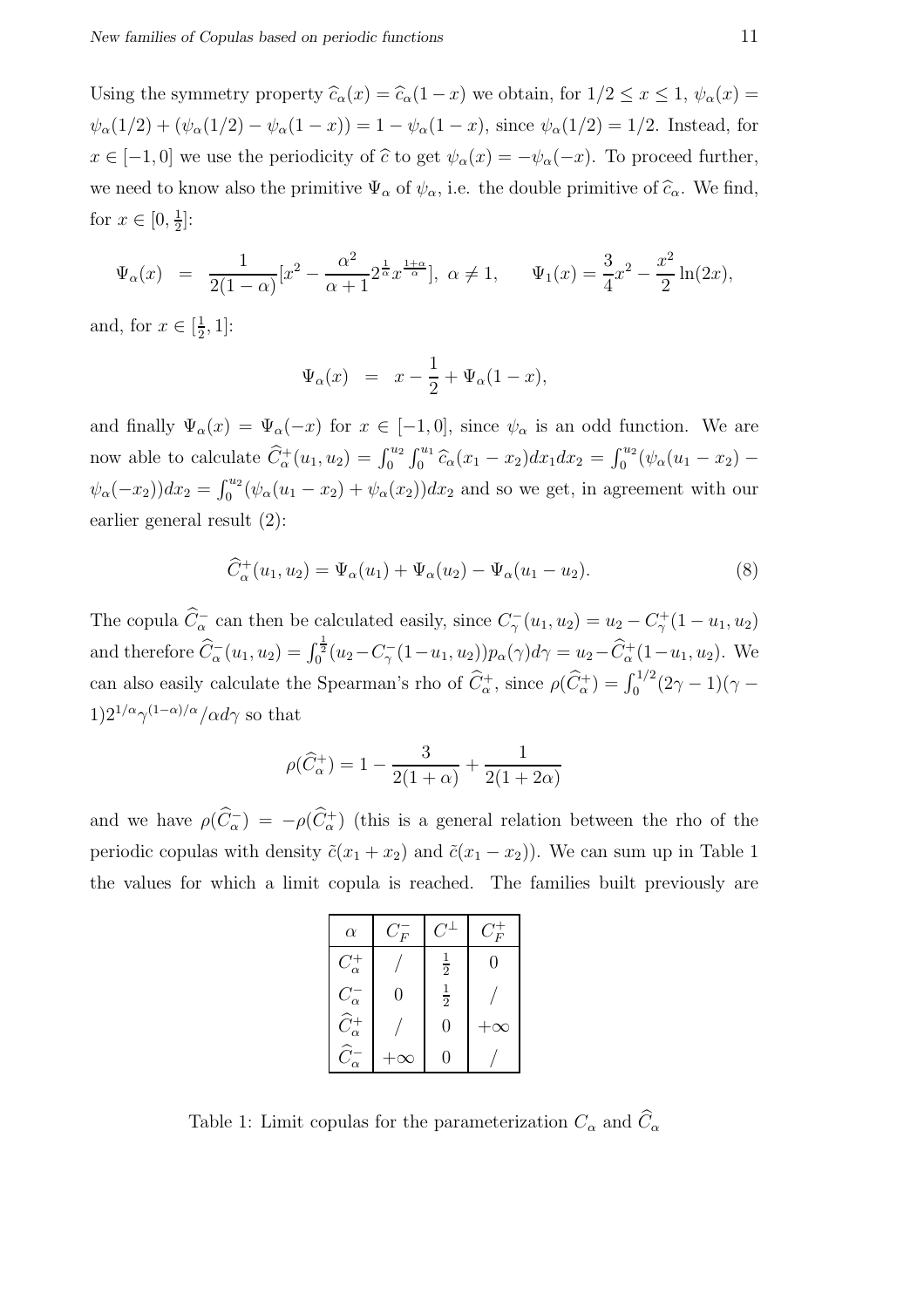exchangeable, since the related  $\tilde{c}$  are expectations of functions leading to par double primitives and therefore lead themselves to par double primitives, so that (2) yields symmetry.

However, we can also construct a smooth family of non symmetric copulas by defining  $\tilde{c}$  as the expectation of the previous non symmetric function (6) with a random  $\gamma$ .

Indeed, if  $Z \sim q$  where q is a positive density of a probability measure on [0, 1], then  $\bar{c}_q := E[\bar{c}_Z] = \int_0^1 \bar{c}_\gamma(x) q(\gamma) d\gamma$  is a positive 1-periodic function. Thus, as before, if we have a family of random variables  $(Z_{\alpha})_{\alpha \geq 0}$  concentrated on [0, 1] with densities  $\{q_\alpha, \alpha \in ]0, +\infty[\}$  on  $[0, 1]$  and such that  $Z_\alpha \xrightarrow[\alpha \to 0]{\mathcal{L}} 1$  and  $Z_\alpha \xrightarrow[\alpha \to \infty]{\mathcal{L}} 0$ , we can define

$$
\widehat{\overline{C}}_{\alpha}^{+} := E[C_{Z_{\alpha}}^{+}] = \int_{0}^{1} C_{\gamma}^{+} q_{\alpha}(\gamma) d\gamma, \quad \widehat{\overline{C}}_{\alpha}^{-} := E[C_{Z_{\alpha}}^{-}] = \int_{0}^{1} C_{\gamma}^{-} q_{\alpha}(\gamma) d\gamma
$$
 (9)

(that correspond respectively to the periodic densities  $\tilde{c}(x_1 - x_2) = \bar{c}_{q_\alpha}(x_1 - x_2)$  and  $\tilde{c}(x_1+x_2)=\bar{c}_{q_\alpha}(x_1+x_2)=E[\bar{c}_{Z_\alpha}(x_1+x_2)]).$ 

We take  $Z_{\alpha} := U^{\alpha}$ , where U is a uniform random variable on [0, 1]. Its density is

$$
q_{\alpha}(u) = \frac{1}{\alpha} u^{\frac{1-\alpha}{\alpha}},
$$

so that the associated periodic function  $\tilde{c} = \bar{c}_{\alpha}$  is given in [0, 1] by

$$
\widehat{\overline{c}}_{\alpha}(x) := \overline{c}_{q_{\alpha}} = \frac{1}{1-\alpha} [1-x^{\frac{1-\alpha}{\alpha}}], \ \alpha \neq 1, \quad \widehat{\overline{c}}_{1}(x) := \overline{c}_{q_{1}} = -\ln(x).
$$

In order to find an expression for the copula, we compute the primitive  $g_{\alpha}$  of  $\hat{\bar{c}}_{\alpha}$  that vanishes at  $x = 0$ . We have, for  $x \in [0, 1]$ :

$$
g_{\alpha}(x) = \frac{1}{1 - \alpha} [x - \alpha x^{\frac{1}{\alpha}}], \ \alpha \neq 1, \quad g_1(x) = x - x \ln(x),
$$

and for  $x \in [-1,0]$  we have  $g_{\alpha}(x) = g_{\alpha}(1+x) - 1$ . Denote by  $G_{\alpha}$  the primitive of  $g_{\alpha}$ vanishing at 0. For  $x \in [0,1]$   $G_{\alpha}$  is given by

$$
G_{\alpha}(x) = \frac{1}{1-\alpha} \left[ \frac{1}{2} x^2 - \frac{\alpha^2}{1+\alpha} x^{\frac{1+\alpha}{\alpha}} \right], \ \alpha \neq 1, \quad G_1(x) = \frac{3}{4} x^2 - \frac{1}{2} x^2 \ln(x),
$$

whereas for  $x \in [-1, 0]$  we have

$$
G_{\alpha}(x) = G_{\alpha}(1+x) - x - G_{\alpha}(1).
$$

By Fubini's theorem, the copulas defined by (9) are the same as the copulas associated with the periodic functions  $\tilde{c} = \hat{\tilde{c}}_{\alpha}$  and defined by (2). We thus have, by (2) and using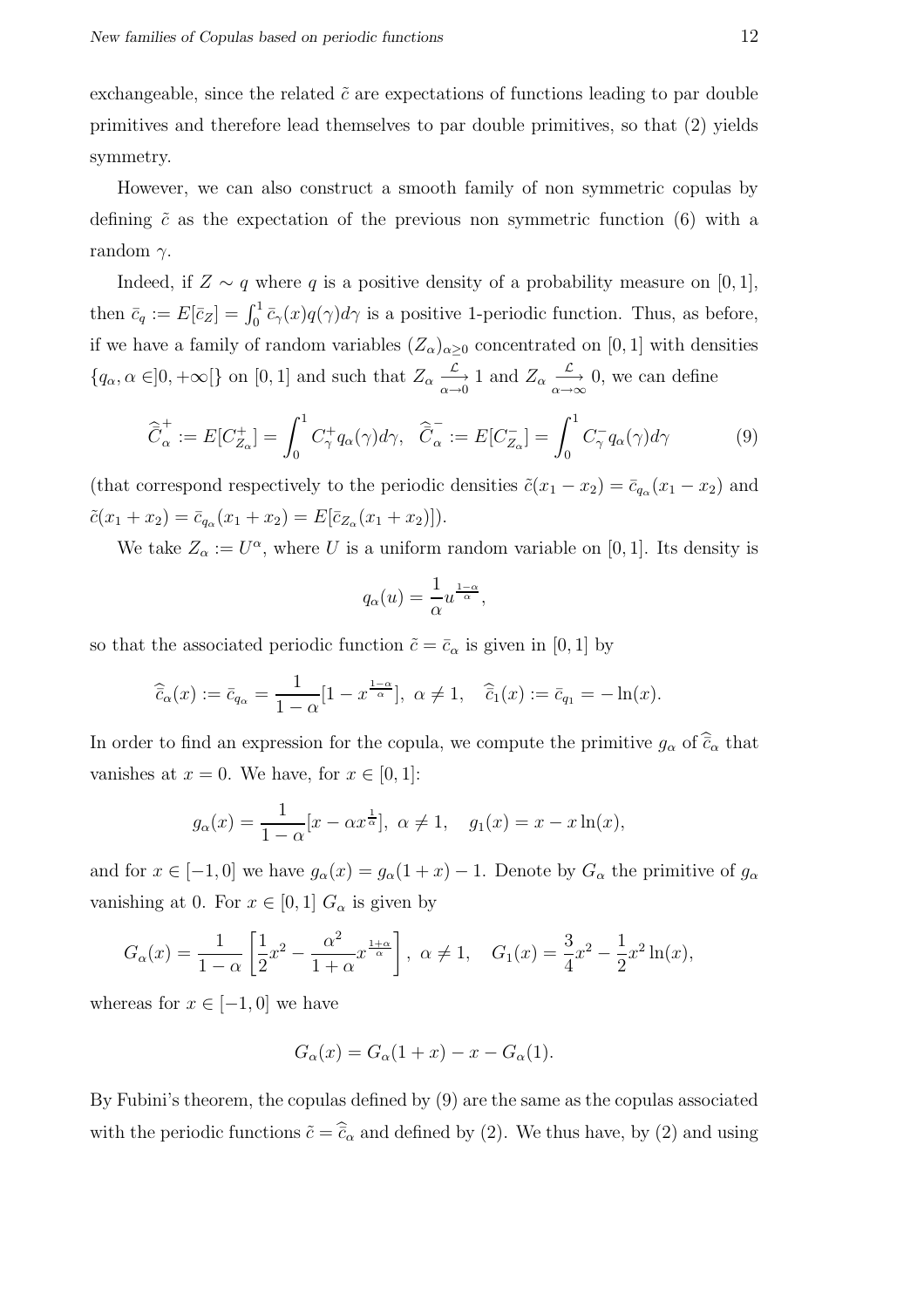periodicity of  $\widehat{\bar{c}}$  (thus replacing  $\widehat{\bar{c}}(\cdot)$  by  $\widehat{\bar{c}}(\cdot-1)$ , which is helpful in some computational respects):

$$
\begin{aligned}\n\widehat{\bar{C}}_{\alpha}^{+}(u_1, u_2) &= G_{\alpha}(u_1) + G_{\alpha}(-u_2) - G_{\alpha}(u_1 - u_2) \\
\widehat{\bar{C}}_{\alpha}^{-}(u_1, u_2) &= G_{\alpha}(u_1 + u_2 - 1) - G_{\alpha}(u_2 - 1) - G_{\alpha}(u_1 - 1) + G_{\alpha}(-1).\n\end{aligned}
$$

Calculating the related Spearman rho we find:

$$
\rho(\widehat{\bar{C}}^{+}_{\alpha})=1-\frac{3}{1+\alpha}+\frac{2}{1+2\alpha}
$$

and  $\rho(\hat{\vec{C}}_{\alpha}^{-})$  $\bar{C}_{\alpha}$ ) =  $-\rho(\hat{\bar{C}}_{\alpha}^+)$ <sup>+</sup><sub>α</sub>). As we know from (2),  $\hat{\bar{C}}_{\alpha}^{-}$  $\bar{c}_{\alpha}$ , contrary to  $\widehat{\bar{C}}_{\alpha}^{+}$  $_{\alpha}$ , is a family of symmetric copulas, but this family is however interesting because it completes "naturally" the family  $\widehat{\bar{C}}^{+}_{\alpha}$  $\alpha$ . In Table 2 we sum up the values of the parameter  $\alpha$  for which the  $\hat{C}$  copulas reach the limit copulas.

|                                  | $C_F^-$  | $C^\perp$ | $C_F^\top$ |
|----------------------------------|----------|-----------|------------|
| $\bar{C}^+_\alpha$               |          |           |            |
| $\bar{C}_\alpha^-$               | $\Omega$ |           |            |
| $\widehat{\bar{C}}^+_{\alpha}$   |          | 0         | $\infty$   |
| $\widehat{\bar{C}}_{\alpha}^{-}$ | $\infty$ |           |            |

Table 2: Limit copulas for the parameterization  $\bar{C}_{\alpha}$  and  $\hat{\bar{C}}_{\alpha}$ 

#### 2.3 Beyond the bivariate case

There are several ways to extend the previous construction to build a copula in dimension  $n > 2$ . In dimension  $n > 2$ , we see that if  $\tilde{c}$  is a 1-periodic function such that  $\int_0^1 \tilde{c}(x)dx = 1$ , then  $\tilde{c}(\sum_{i=1}^n \varepsilon_i x_i)$  are densities of copulas when  $\varepsilon_i \in \{-1, 1\}$ . However, these copulas cannot be obtained directly in terms of bivariate copulas and therefore require cumbersome calculations. In order to keep the analysis simple, we work instead with the densities already defined for the bivariate case. Consider the following proposition.

**Proposition 2.1.** Assume that  $c_1, ..., c_{n-1}$  are densities of two dimensional copulas built through periodic densities  $\tilde{c}_1, \ldots, \tilde{c}_{n-1}$ , i.e.  $c_j(x, y) = \tilde{c}_j(x + \varepsilon_j y)$  with  $\varepsilon_j \in$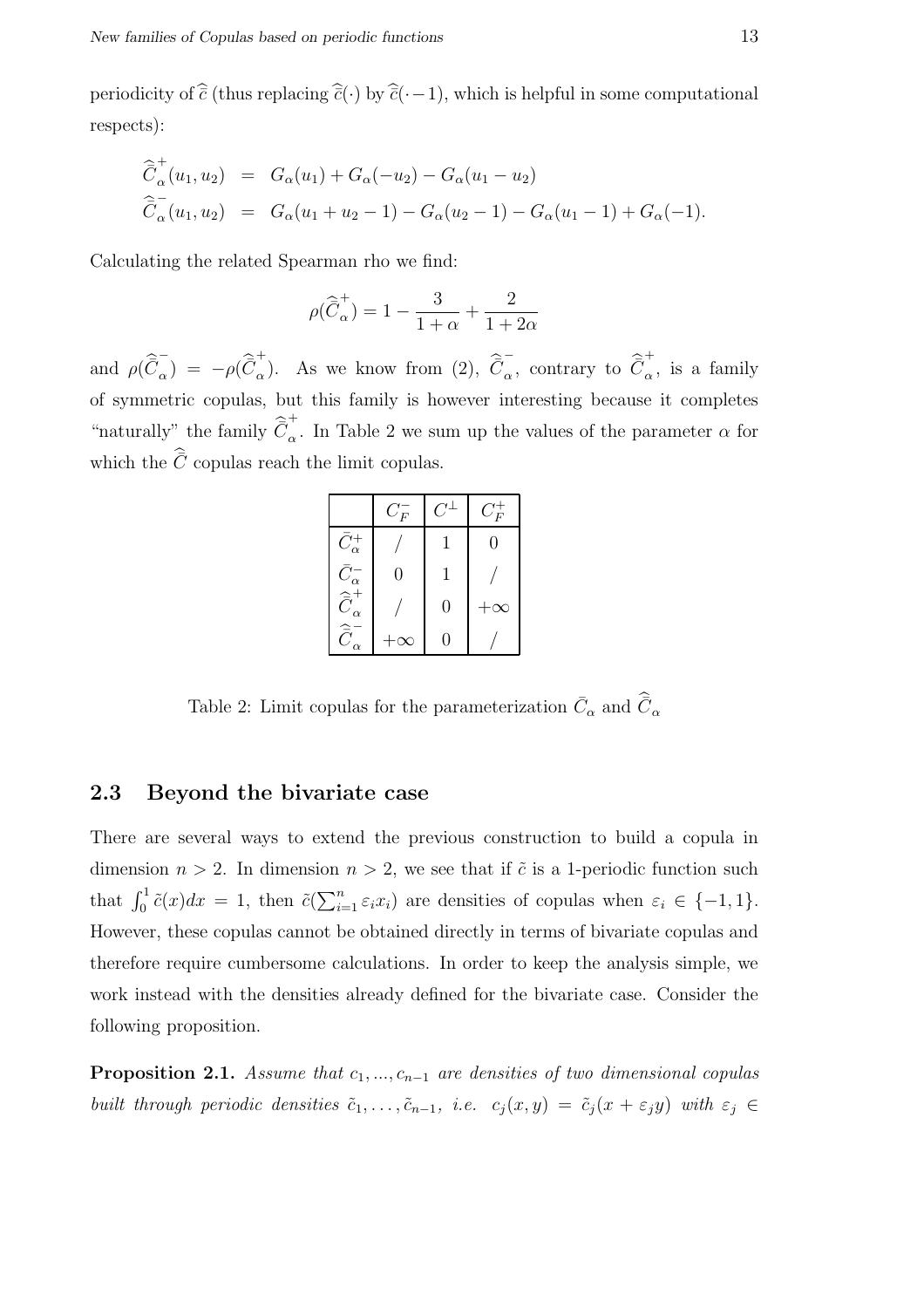${-1, 1}$  and  $\tilde{c}_j$  a nonnegative 1-periodic function with unit integral on a period. Set  $\check{c} := (c_1, ..., c_{n-1}).$  Then

$$
\tilde{C}_1(u_1,..,u_n) := \int_0^{u_1} .. \int_0^{u_n} c_1(x_1,x_2)c_2(x_2,x_3)...c_{n-1}(x_{n-1},x_n)dx_1...dx_n
$$
  

$$
\tilde{C}_2(u_1,..,u_n) := \int_0^{u_1} .. \int_0^{u_n} c_1(x_1,x_2)c_2(x_1,x_3)...c_{n-1}(x_1,x_n)dx_1...dx_n
$$

are copulas.

The proof is quite immediate. Properties 1 and 3 in Section 1 are satisfied by construction. It remains to observe that  $\check{C}(1,..,1,u_k,1,..,1) = \int_0^{u_k} dx_k = u_k$ , by using Fubini's theorem, integrating first with respect to the  $x_i$ 's with  $i \neq k$ , and using then the property  $\int_x^{1+x} \tilde{c}(u) du = 1$ .

The first copula  $\check{C}_1$  is convenient if we wish to express the *n*-dependence in terms of dependences of two consecutive variables, whereas the second one  $\check{C}_2$  allows us to express the n-dependence in terms of the dependence of a preferred variable (the first in our formulation) with all other variables. The second method could be referred to as a "preferred-" or "main-factor" approach.

#### 3 The simulation of periodic copulas

Let us begin by recalling how to simulate a copula that admits a density  $p(x_1, ..., x_n)$ . We need simulate a vector of uniform variables  $(U_1, ..., U_n)$  that has the following joint cdf:

$$
C(u_1, ..., u_n) = \int_0^{u_1} ... \int_0^{u_n} p(x_1, ..., x_n) dx_1 ... dx_n.
$$

This can be done according to the following steps.

- To simulate the first variable  $U_1$ , it suffices to sample from a uniform random variable  $\tilde{U}_1$  in [0, 1]. This can be easily done on a PC. Let us call  $u_1$  the simulated sample.
- To obtain a sample  $u_2$  from  $U_2$  consistently with the earlier sampled  $u_1$ , we need to know the law of  $U_2$  conditional on  $U_1 = u_1$ . Let us name  $F_2(.\vert u_1)$  the cdf of this law,

$$
F_2(u_2|u_1) = \mathbb{P}(U_2 \le u_2|U_1 = u_1) = \partial_{u_1}C(u_1, u_2, 1, \dots, 1)/\partial_{u_1}C(u_1, 1, 1, \dots, 1)
$$
  
=  $\partial_{u_1}C(u_1, u_2, 1, \dots, 1) = \int_0^{u_2} \int_0^1 \dots \int_0^1 p(u_1, x_2, \dots, x_m) dx_2 \dots dx_m$ .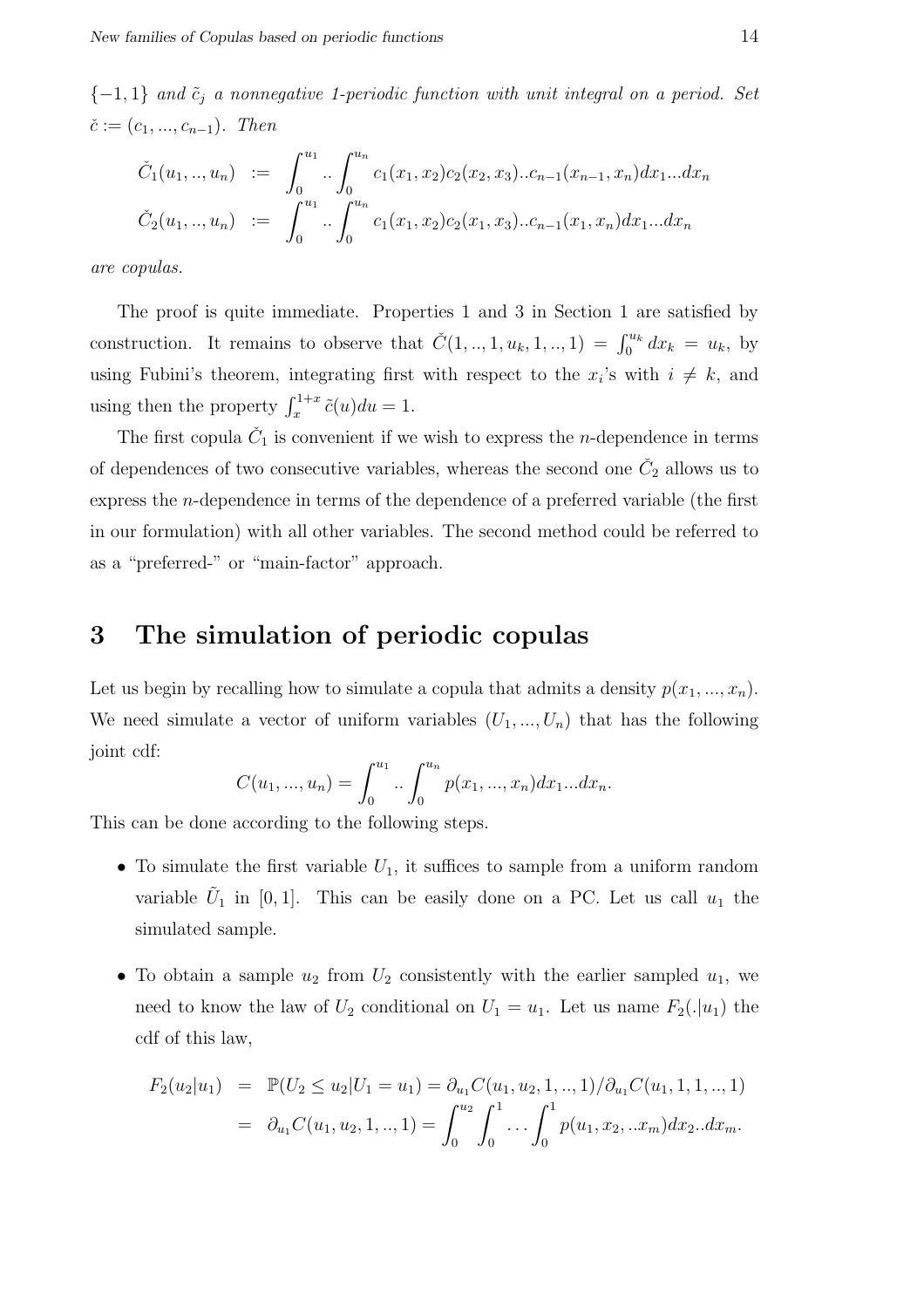We take  $u_2 = F_2^{-1}(\tilde{U}_2|u_1)$  where  $\tilde{U}_2$  is a new uniform-[0, 1] sample independent of  $\tilde{U}_1$ .

• to simulate  $U_k$  consistently with the earlier sampled  $u_1, \ldots, u_{k-1}$ , we need the law of  $U_k$  conditional on  $U_i = u_i$  for  $i < k$ . Denoting as usual by  $F_k(\cdot|u_1, \ldots, u_{k-1})$ the cdf of this law,

$$
F_k(u_k|u_1,\ldots,u_{k-1}) = \mathbb{P}(U_k \le u_k|U_1 = u_1,\ldots,U_{k-1} = u_{k-1})
$$
  
\n
$$
= \frac{\partial_{u_1,\ldots,u_{k-1}}C(u_1,\ldots,u_k,1,\ldots,1)}{\partial_{u_1,\ldots,u_{k-1}}C(u_1,\ldots,u_{k-1},1,\ldots,1)}
$$
  
\n
$$
= \frac{\int_0^{u_k}\int_0^1\ldots\int_0^1 p(u_1,\ldots,u_{k-1},x_k,\ldots,x_n)dx_kdx_{k+1}...dx_n}{\int_0^1\int_0^1\ldots\int_0^1 p(u_1,\ldots,u_{k-1},x_k,\ldots,x_n)dx_kdx_{k+1}...dx_n}
$$

we can take  $U_k = F_k^{-1}$  $\tilde{U}_k^{-1}(\tilde{U}_k|u_1, \ldots, u_{k-1})$  where  $\tilde{U}_k$  is a uniform-[0, 1] variable independent of  $(\tilde{U}_1, ..., \tilde{U}_{k-1}).$ 

In the case of the periodic copulas  $\check{C}_{1,2}$ , maintaining the notation of Proposition 2.1, we have respectively  $F_k^1(u_k|u_1, \ldots, u_{k-1}) = \int_0^{u_k} c_{k-1}(u_{k-1}, x_k) dx_k$  and  $F_k^2(u_k|u_1, \ldots, u_{k-1}) =$  $\int_0^{u_k} c_{k-1}(u_1, x_k) dx_k$ , where the upper index refers to the copula we are considering. Taking the smooth families of the previous section, these  $F$  functions can be expressed in terms of  $\psi_{\alpha}$  and  $g_{\alpha}$  (for example  $\int_0^{u_k} \hat{c}_{\alpha}(u \pm x) dx = \pm (\psi_{\alpha}(u \pm u_k) - \psi_{\alpha}(u))$ . Moreover they are strictly increasing, and can therefore be inverted easily numerically. We note here that if we choose the "non smooth" copulas  $C^{\pm}$  and  $\overline{C}^{\pm}$ , this inversion is not feasible since the densities vanish on some intervals. Thus we have obtained families of *n*-dimensional copulas essentially characterized by  $n - 1$  parameters  $\alpha_i$ plus the flags  $sgn_i, sym_i$ , for  $i = 1, ..., n - 1$ , where  $sym_i$  is set according to whether we take a symmetric family or not (symbolized here by the bar), and where  $sgn_i$  is taken from the set  $\{-, +\}.$ 

#### 4 Conclusions

The new family of "periodic" copulas introduced in this paper is an attempt at obtaining practically manageable and possibly asymmetric copulas. We have studied the two-dimensional case, based on a single dependence parameter, and then provided a means to construct an *n*-dimensional copula building on the two-dimensional case. We obtained families of copulas in dimension n and parameterized by  $n-1$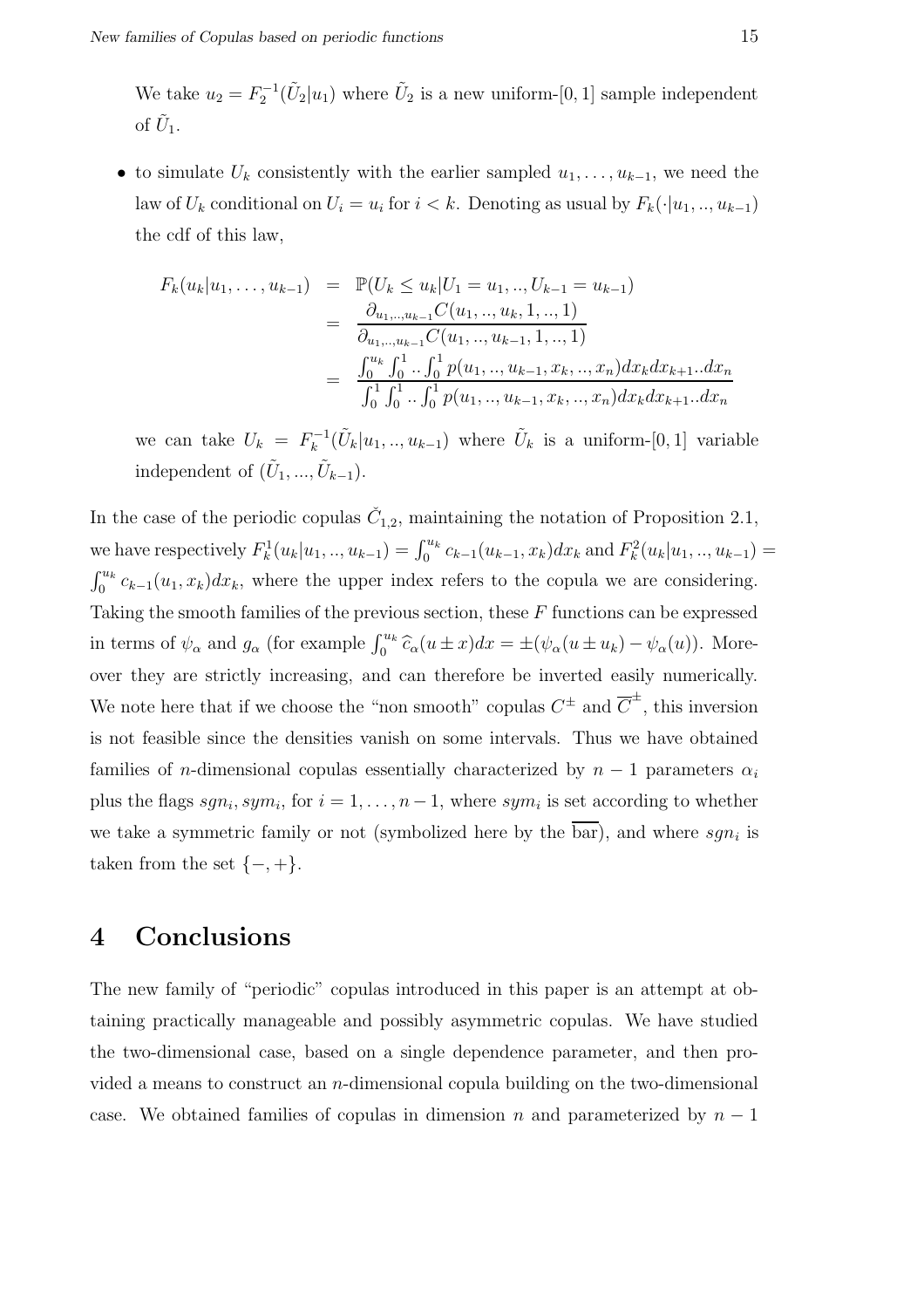parameters, implying possibly asymmetric relations. We explain how such copulas can be simulated.

### References

- [1] Alfonsi A. (2002). Construction of copulas with periodic densities, working paper.
- [2] Bouy´e E., Durrleman V., Nikeghbali A., Riboulet G., Roncalli T. (2000). Copulas for Finance, A Reading Guide and Some Applications.
- [3] Cherubini, U., and Luciano, E. (2002). Bivariate option pricing with copulas. Applied Mathematical Finance. 9 (2), 2002, pp. 69-86.
- [4] Embrechts P., Lindskog F., McNeil A. (2001). Modelling Dependence with Copulas and Applications to Risk Management.
- [5] Genz, A. and Bretz, F. (2002) Methods for the computation of multivariate t-probabilities. Journal of Computational and Graphical Statistics, 11, 950-971.
- $[6]$  Hürlimann, W. (2002). Hutchinson-Lai's conjecture for bivariate extreme value copulas. Statistics and Probability Letters 61(2), 191-198.
- [7] Hürlimann, W. (2003). Fitting bivariate cumulative returns with copulas. Computational Statistics and Data Analysis, forthcoming.
- [8] Joe, H. (1997). Multivariate Models and Dependence Concepts. Chapman & Hall, London.
- [9] Jouanin J.-F., Rapuch G., Riboulet G., Roncalli T. (2001), Modelling dependence for credit derivatives with copulas, Groupe de Recherche Oprationnelle, Crédit Lyonnais, France.
- [10] Juri, A., and Wüthrich, M.V. (2002). Copula convergence theorems for tail events. Insurance Mathematics and Economics 30(3), 405-420.
- [11] Klugman, S.A., and Parsa, R. (1999). Fitting bivariate loss distributions with copulas. Insurance Mathematics and Economics 24(1-2), 139-148.
- [12] Nelsen, R. (1999). An Introduction to Copulas. Springer, New York.